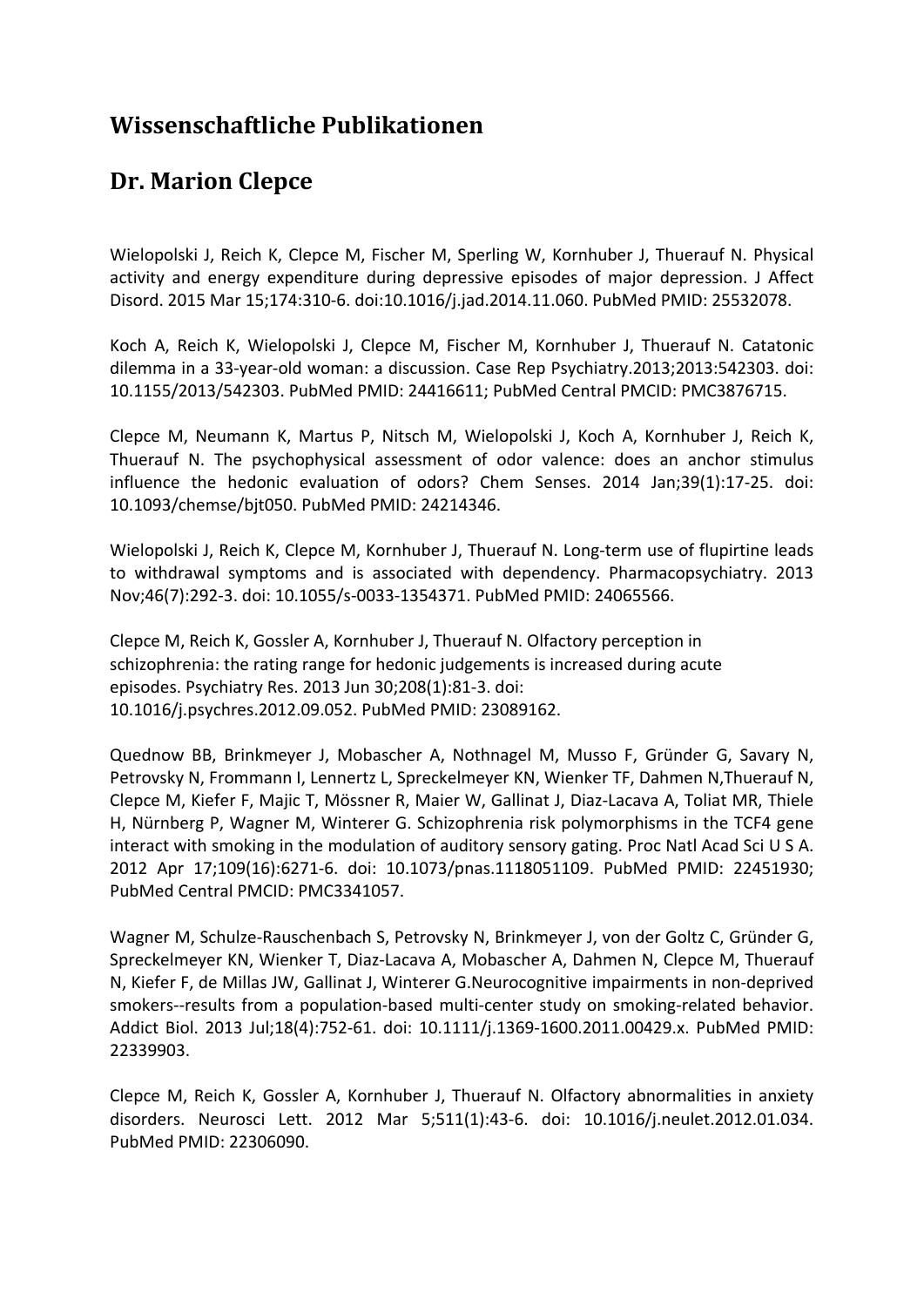Lindenberg A, Brinkmeyer J, Dahmen N, Gallinat J, de Millas W, Mobascher A,Wagner M, Schulze-Rauschenbach S, Gründer G, Spreckelmeyer KN, Clepce M, Thürauf N, von der Goltz C, Kiefer F, Steffens M, Holler D, Díaz-Lacava A, Wienker T,Winterer G. The German multicentre study on smoking-related behavior-description of a population-based case-control study. Addict Biol. 2011 Oct;16(4):638-53.doi: 10.1111/j.1369-1600.2011.00322.x. PubMed PMID: 21521423.

Brinkmeyer J, Mobascher A, Musso F, Schmitz M, Wagner M, Frommann I, Gründer G, Spreckelmeyer KN, Wienker T, Díaz-Lacava A, Holler D, Dahmen N, Thuerauf N, Clepce M, Kiefer F, de Millas W, Gallinat J, Winterer G. P50 sensory gating and smoking in the general population. Addict Biol. 2011 Jul;16(3):485-98. doi:10.1111/j.1369-1600.2010.00302.x. PubMed PMID: 21392171.

Koopmann A, Dinter C, Grosshans M, von der Goltz C, Hentschel R, Dahmen N, Gallinat J, Wagner M, Gründer G, Thürauf N, Wienker T, Brinkmeyer J, Mobascher A, Spreckelmeyer KN, Clepce M, de Millas W, Wiedemann K, Winterer G, Kiefer F. Psychological and hormonal features of smokers at risk to gain weight after smoking cessation--results of a multicenter study. Horm Behav. 2011

Jun;60(1):58-64. doi: 10.1016/j.yhbeh.2011.02.013. PubMed PMID: 21376724.

Lenz B, Sysk C, Thuerauf N, Clepce M, Reich K, Frieling H, Winterer G, Bleich S, Kornhuber J. NACP-Rep1 relates to Beck Depression Inventory scores in healthy humans. J Mol Neurosci. 2011 May;44(1):41-7. doi: 10.1007/s12031-011-9493-7. Erratum in: J Mol Neurosci. 2013 Jun;50(2):376-7. PubMed PMID: 21271299.

Sperling W, Biermann T, Spannenberger R, Clepce M, Padberg F, Reulbach U,Kornhuber J, Thuerauf N. Changes in gustatory perceptions of patients with major depression treated with vagus nerve stimulation (VNS). Pharmacopsychiatry. 2011 Mar;44(2):67-71. doi: 10.1055/s-0030-1268427. PubMed PMID: 21157695.

Lenz B, Klafki HW, Hillemacher T, Frieling H, Clepce M, Gossler A, Thuerauf N, Winterer G, Kornhuber J, Bleich S. ERK1/2 protein and mRNA levels in human blood are linked to smoking behavior. Addict Biol. 2012 Nov;17(6):1026-35. doi: 10.1111/j.1369-1600.2010.00264.x. PubMed PMID: 21070506.

Mobascher A, Brinkmeyer J, Warbrick T, Wels C, Wagner M, Gründer G,Spreckelmeyer KN, Wienker T, Diaz Lacava A, Dahmen N, Böttcher M, Thuerauf N,Clepce M, Kiefer F, De Millas W, Gallinat J, Winterer G. The P300 event-related potential and smoking--a populationbased case-control study. Int J Psychophysiol. 2010 Aug;77(2):166-75. doi: 10.1016/j.ijpsycho.2010.06.002. PubMed PMID: 20538020.

Clepce M, Gossler A, Reich K, Kornhuber J, Thuerauf N. The relation between depression, anhedonia and olfactory hedonic estimates--a pilot study in major depression. Neurosci Lett. 2010 Mar 8;471(3):139-43. doi:10.1016/j.neulet.2010.01.027. PubMed PMID: 20097263.

Lenz B, Klafki HW, Hillemacher T, Killisch N, Schaller G, Frieling H, Clepce M, Gossler A, Thuerauf N, Winterer G, Kornhuber J, Bleich S. Smoking behaviour is associated with